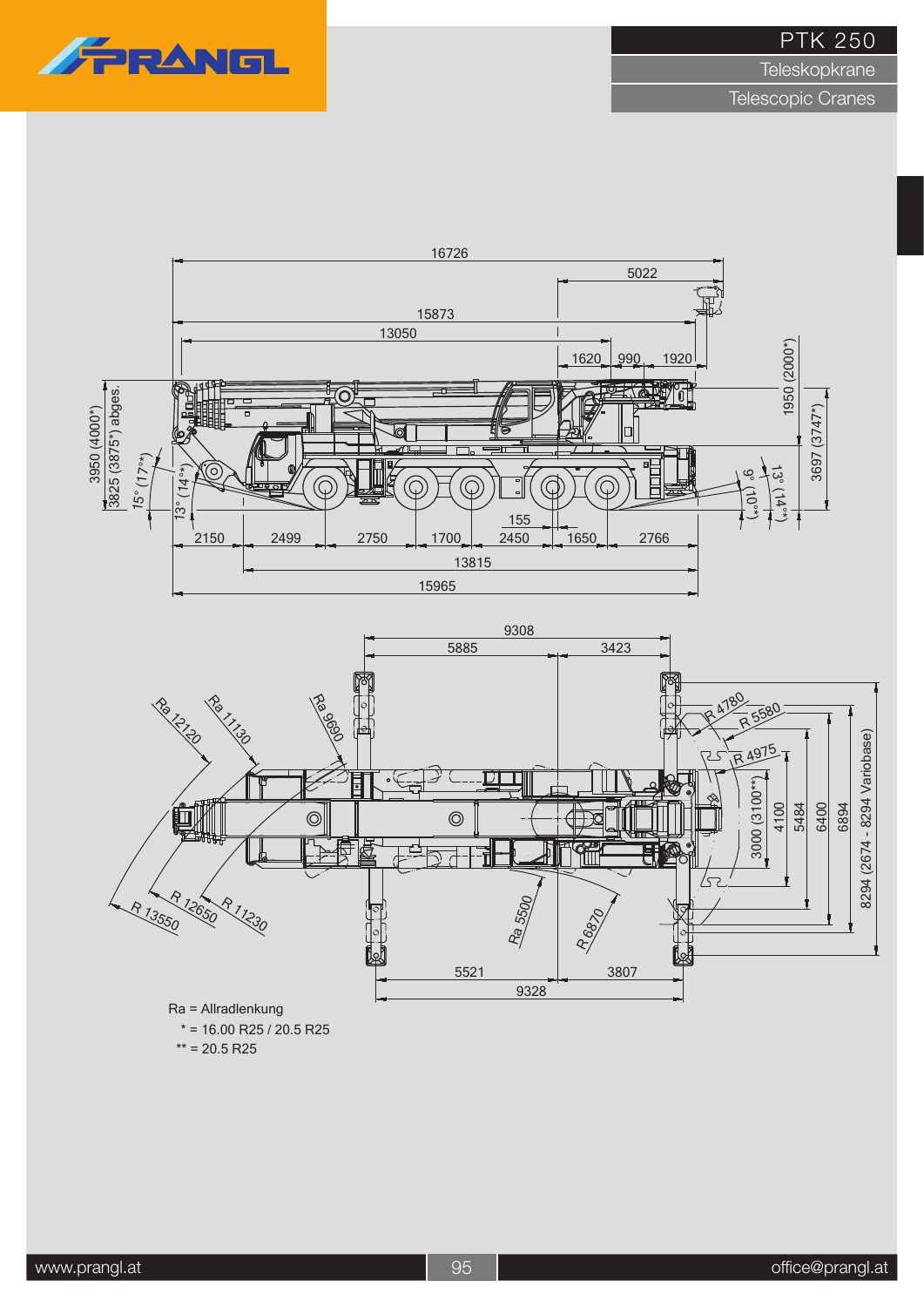| <b>PTK 250</b> |  |  |  |
|----------------|--|--|--|
|----------------|--|--|--|

**Teleskopkrane** 



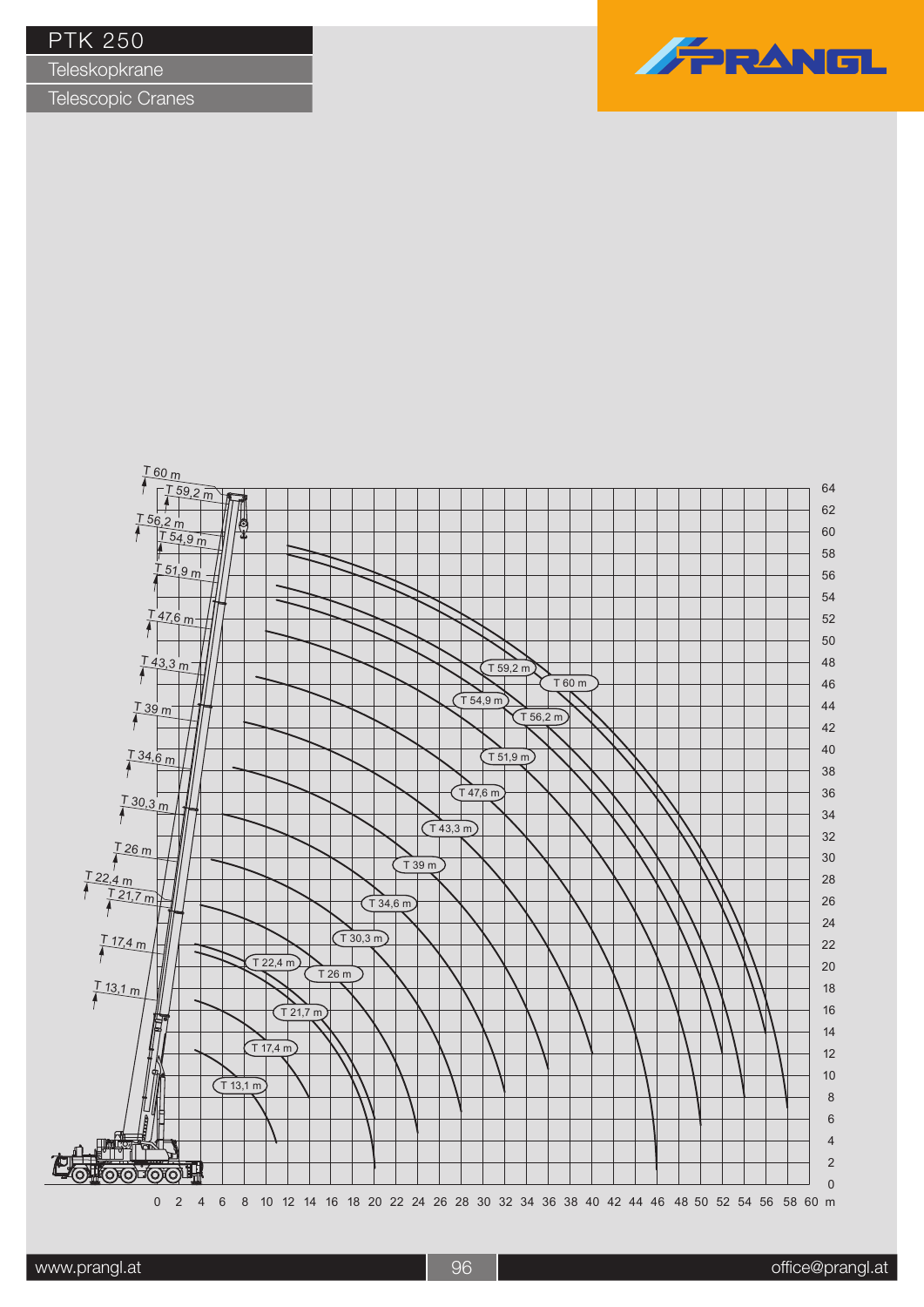**Teleskopkrane** 

Telescopic Cranes



|                |          |                                                                                                              |             | <b>FEE</b>    |               |           |          | <u>[U]</u> |                          |         |                                                                                           |             |             | EΝ           |                                                                                                                              |             |                |
|----------------|----------|--------------------------------------------------------------------------------------------------------------|-------------|---------------|---------------|-----------|----------|------------|--------------------------|---------|-------------------------------------------------------------------------------------------|-------------|-------------|--------------|------------------------------------------------------------------------------------------------------------------------------|-------------|----------------|
|                | 13,1-60m |                                                                                                              |             | 88t           |               |           |          | 9,33x8,3m  |                          |         |                                                                                           | $360^\circ$ |             |              |                                                                                                                              | 13000       |                |
|                |          |                                                                                                              |             | $R = 4,8m$    |               |           |          |            |                          |         |                                                                                           |             |             |              |                                                                                                                              |             |                |
| m              | 13,11    | 13,1                                                                                                         | 17,4        | 21,7          | 22,4          | 26        | 30,3     | 34,6       | 39                       |         | $43,3$ 47,6 51,9 54,9                                                                     |             |             | 56,2         | 59,2                                                                                                                         | 60          | m              |
| 3              | $250*$   | 134                                                                                                          | 120,9       | 120,2         |               |           |          |            |                          |         |                                                                                           |             |             |              |                                                                                                                              |             | 3              |
| 3,5            | $142,2*$ | 134                                                                                                          | 121,7       |               | $120,9$ 120,9 |           |          |            |                          |         |                                                                                           |             |             |              |                                                                                                                              |             | 3,5            |
| $\overline{4}$ | $140,3*$ | $134*$                                                                                                       | 122,7       | 121,6         | 121           | 118       |          |            |                          |         |                                                                                           |             |             |              |                                                                                                                              |             | $\overline{4}$ |
| 4,5            |          | $138,1^*$ 127,8*                                                                                             | $ 123,8^* $ | 122,4* 119,3* |               | 118,8     |          |            |                          |         |                                                                                           |             |             |              |                                                                                                                              |             | 4,5            |
| 5              |          | 134,7* 120,2* 120,3* 119,6*                                                                                  |             |               | 118,3*        | $117*$    | $110*$   |            |                          |         |                                                                                           |             |             |              |                                                                                                                              |             | $\mathbf 5$    |
| 6              |          | $119,8$ <sup>*</sup> $ 106,5$ <sup>*</sup> $ 106,7$ <sup>*</sup> $ 106,6$ <sup>*</sup> $ 105,2$ <sup>*</sup> |             |               |               | $ 104,1*$ | $101,2*$ | 92         |                          |         |                                                                                           |             |             |              |                                                                                                                              |             | 6              |
| $\overline{7}$ | $106,5*$ | $95,3*$                                                                                                      | $95,9*$     | $96*$         | $93,8*$       | $96*$     | $92,5*$  | 87,8       | 69,3                     |         |                                                                                           |             |             |              |                                                                                                                              |             | $\overline{7}$ |
| 8              | $95,2*$  | $85,8*$                                                                                                      | $86,5*$     | $86,7*$       | $84,4*$       | $87,1*$   | $84,1*$  | 80,5       | 66,1                     | 55,5    |                                                                                           |             |             |              |                                                                                                                              |             | $\,8\,$        |
| $\Theta$       | $84,9*$  | 78*                                                                                                          | $78,7*$     | $78,7*$       | $76,5*$       | $79,4*$   | $77,3*$  | $74,2*$    | 62,1                     |         | $53,6$ 45,5                                                                               |             |             |              |                                                                                                                              |             | $\mathcal{G}$  |
| 10             | $74,5*$  | $71,3*$                                                                                                      | $72*$       | $72,1*$       | 69,7*         | $72,7*$   | $71,6*$  | 68,6*      | 57,8                     |         | $51,4$ 44,3                                                                               | 36,1        |             |              |                                                                                                                              |             | 10             |
| 11             | $61*$    | $61*$                                                                                                        | 66*         | $66,2*$       | $64,5*$       | 66,8*     | $66,5*$  | 63,8*      | 54,1                     | 49,3    | 42,9                                                                                      | 35,4        | 28,3        | 29,2         |                                                                                                                              |             | 11             |
| 12             |          |                                                                                                              | $60,9*$     | $61,5*$       | $59,4*$       | $61,7*$   | $61,3*$  | 59,8*      | 51,1                     |         | $46,7$ 41,4                                                                               |             | $34,6$ 27,7 | 28,7         | 25,1                                                                                                                         | 24,5        | 12             |
| 14             |          |                                                                                                              | $52,6*$     | $53*$         | $50,7*$       | $52,9*$   | $52,6*$  | $52*$      | 45,7                     | 41,5    | 38                                                                                        | 32,6        | 26,1        | 27,5         | 24,2                                                                                                                         | 23,6        | 14             |
| 16             |          |                                                                                                              |             | $45,8*$       | $43,3*$       | $45,8*$   | $45,4*$  |            | $ 44,7^* 41,2^* $        |         | $37,2$ 34,5                                                                               | 30,4        | 24,3        | 26           | 23                                                                                                                           | 22,5        | 16             |
| 18             |          |                                                                                                              |             | $40*$         | $37,4*$       | $39,9*$   | $39,5*$  |            | $38,8^*$ 37,4*           | 33,4    |                                                                                           | $31,3$ 28,5 | 22,6        | 24,5         | 21,8                                                                                                                         | 21,4        | 18             |
| 20             |          |                                                                                                              |             | 26            | $30,9*$       | $35,1*$   | $34,7*$  |            | $34*$ 34,1* 30,5         |         | 28,4                                                                                      | 26,6        | 21          | 23,1         | 20,6                                                                                                                         | 20,3        | 20             |
| 22             |          |                                                                                                              |             |               |               | $31*$     | $30,6*$  |            | 29,9* 30,5* 28,1*        |         | 25,9                                                                                      | 24,6        | 19,6        | 21,8         | 19,4                                                                                                                         | 19,2        | 22             |
| 24             |          |                                                                                                              |             |               |               | 23,2      | $27,2*$  |            | $ 27,6^* 27,1^* 26,1^* $ |         | 24                                                                                        | 22,7        | 18,3        | 20,6         | 18,2                                                                                                                         | 18,1        | 24             |
| 26             |          |                                                                                                              |             |               |               |           | $24,4*$  | $25*$      | $ 24,3^* 24,1^* 22,3^*$  |         |                                                                                           | 21          | 17,2        | 19,4         | 17,2                                                                                                                         | 17          | 26             |
| 28             |          |                                                                                                              |             |               |               |           | 20,6     |            |                          |         | 22,6* 21,9* 21,7* 20,7* 19,5                                                              |             | 16,1        | 18,3         | 16,2                                                                                                                         | 16,1        | 28             |
| 30             |          |                                                                                                              |             |               |               |           |          |            |                          |         | 20,6* 19,9* 19,7* 19,2* 18,1*                                                             |             | 15,2        | 17,2         | 15,4                                                                                                                         | 15,2        | 30             |
| 32             |          |                                                                                                              |             |               |               |           |          |            |                          |         | $17,4$ <sup>*</sup> 18,2 <sup>*</sup> 18,4 <sup>*</sup> 18 <sup>*</sup> 16,8 <sup>*</sup> |             |             |              | $14,3$ 16,1 <sup>*</sup> 14,5                                                                                                | 14,3        | 32             |
| 34             |          |                                                                                                              |             |               |               |           |          |            |                          |         | $16,9$ <sup>*</sup> $16,9$ <sup>*</sup> $16,7$ <sup>*</sup> $15,8$ <sup>*</sup>           |             |             | $13,5 15,1*$ | 13,8                                                                                                                         | 13,5        | 34             |
| 36             |          |                                                                                                              |             |               |               |           |          |            |                          |         | $15,4$ <sup>*</sup> $15,5$ <sup>*</sup> $15,3$ <sup>*</sup> $14,8$ <sup>*</sup>           |             |             |              | $12,7$ 14,1 <sup>*</sup> 13,1 <sup>*</sup>                                                                                   | 12,8        | 36             |
| 38             |          |                                                                                                              |             |               |               |           |          |            |                          | $14,3*$ | $14*$                                                                                     | $ 13,7*$    | 12          |              | $13,2^*$ 12,4 $*$ 12,1 $*$                                                                                                   |             | 38             |
| 40             |          |                                                                                                              |             |               |               |           |          |            |                          | $13*$   | $13,1^*$ 12,9 <sup>*</sup>                                                                |             |             |              | $11,4$   $12,4$ <sup>*</sup>   $11,8$ <sup>*</sup>   $11,5$ <sup>*</sup>                                                     |             | 40             |
| 42             |          |                                                                                                              |             |               |               |           |          |            |                          |         |                                                                                           |             |             |              | $12,2$ <sup>*</sup> $ 11,9$ <sup>*</sup> $ 10,8$ <sup>*</sup> $ 11,5$ <sup>*</sup> $ 11,2$ <sup>*</sup> $ 10,9$ <sup>*</sup> |             | 42             |
| 44             |          |                                                                                                              |             |               |               |           |          |            |                          |         | $11,1*$                                                                                   | $11*$       |             |              | $ 10,3^* 10,6^* 10,6^* 10,3^*$                                                                                               |             | 44             |
| 46             |          |                                                                                                              |             |               |               |           |          |            |                          |         | 5,2                                                                                       | $10,2^*$    | $9,8*$      | $9,7*$       | $9,8*$                                                                                                                       | $9,7*$      | 46             |
| 48             |          |                                                                                                              |             |               |               |           |          |            |                          |         |                                                                                           | $9,4*$      | $9,4*$      | $9^*$        | $9,1*$                                                                                                                       | $9^{\star}$ | 48             |
| 50             |          |                                                                                                              |             |               |               |           |          |            |                          |         |                                                                                           | 5,9         | $8,9*$      | $8,3*$       | $8,4*$                                                                                                                       | $8,3*$      | 50             |
| 52             |          |                                                                                                              |             |               |               |           |          |            |                          |         |                                                                                           |             | $7,3*$      | $7,7*$       | $7,8*$                                                                                                                       | $7,7*$      | 52             |
| 54             |          |                                                                                                              |             |               |               |           |          |            |                          |         |                                                                                           |             |             | 5,1          | $7,2*$                                                                                                                       | $7,1*$      | 54             |
| 56             |          |                                                                                                              |             |               |               |           |          |            |                          |         |                                                                                           |             |             |              | $5,9*$                                                                                                                       | $6,5*$      | 56             |
| 58             |          |                                                                                                              |             |               |               |           |          |            |                          |         |                                                                                           |             |             |              |                                                                                                                              | 3,6         | 58             |

 $1) +/-0°$  nach hinten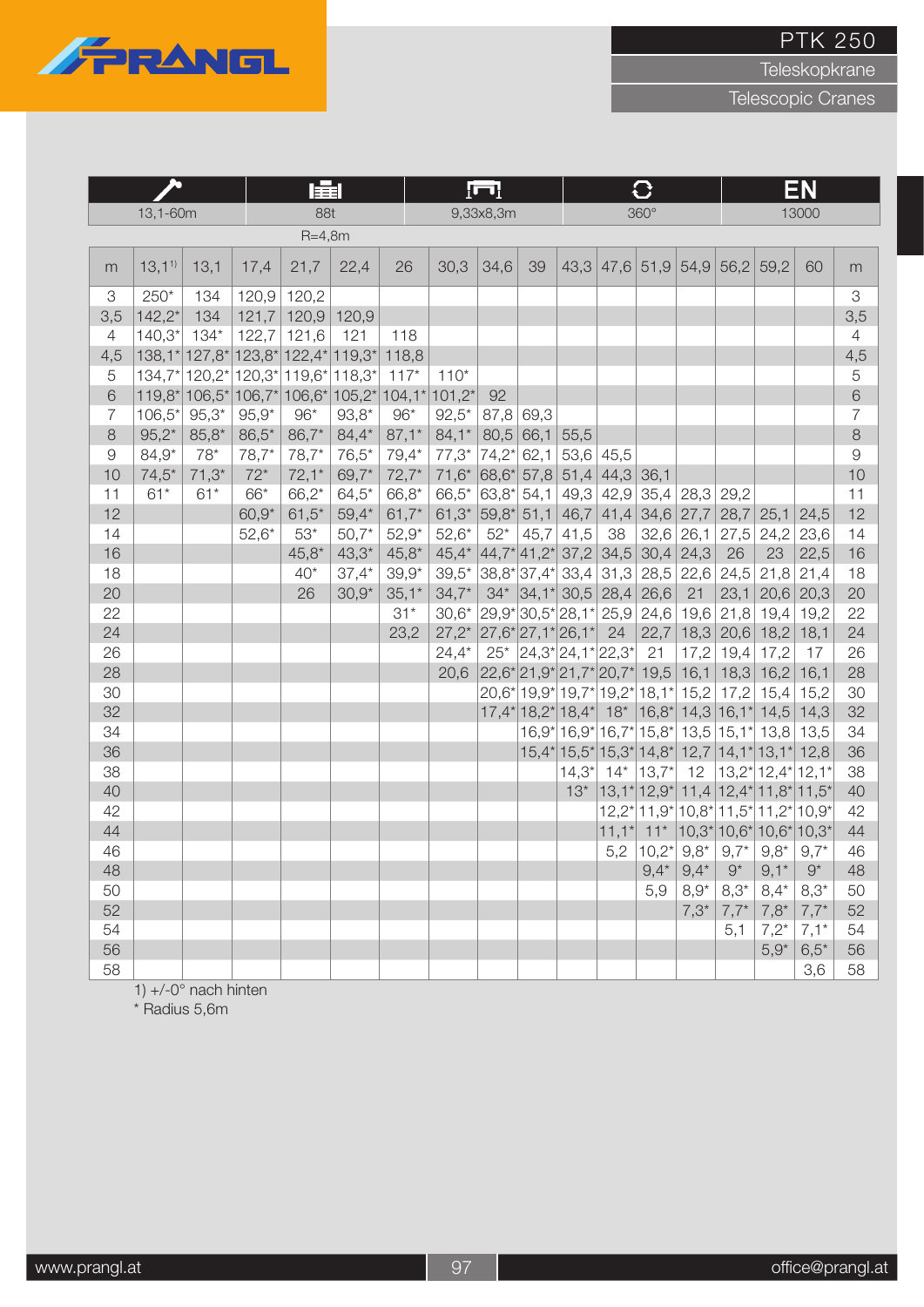Teleskopkrane

Telescopic Cranes



|                           |          |         |                   |                      | 睡          |          |         | luul      |         |          | C        |         |         | EΝ<br>13000 |         |                |
|---------------------------|----------|---------|-------------------|----------------------|------------|----------|---------|-----------|---------|----------|----------|---------|---------|-------------|---------|----------------|
|                           | 13,1-60m |         |                   |                      | 68t        |          |         | 9,33x8,3m |         |          | 360°     |         |         |             |         |                |
|                           |          |         |                   |                      | $R = 4,8m$ |          |         |           |         |          |          |         |         |             |         |                |
| m                         | 13,1     | 17,4    | 21,7              | 22,4                 | 26         | 30,3     | 34,6    | 39        | 43,3    | 47,6     | 51,9     | 54,9    | 56,2    | 59,2        | 60      | m              |
| $\ensuremath{\mathsf{3}}$ | 134      | 120,9   | 120,2             |                      |            |          |         |           |         |          |          |         |         |             |         | 3              |
| 3,5                       | 134      |         | 121,7 120,9 120,9 |                      |            |          |         |           |         |          |          |         |         |             |         | 3,5            |
| $\overline{4}$            | $134*$   | 122,7   | 121,6             | 121                  | 118        |          |         |           |         |          |          |         |         |             |         | $\overline{4}$ |
| 4,5                       | $127*$   |         |                   | 123,6* 122,4* 119,3* | 118,8      |          |         |           |         |          |          |         |         |             |         | 4,5            |
| 5                         | $119*$   |         |                   | 119,1* 118,5* 117,3* | $117*$     | $110*$   |         |           |         |          |          |         |         |             |         | 5              |
| 6                         | $104.9*$ |         |                   | $105,1*105,3*103,6*$ | $104,1*$   | $101,2*$ | 92      |           |         |          |          |         |         |             |         | 6              |
| $\overline{7}$            | $93,6*$  | $94.3*$ | $94,3*$           | $92,2*$              | $94,9*$    | $92,5*$  | $87,8*$ | 69,3      |         |          |          |         |         |             |         | $\overline{7}$ |
| $\,8\,$                   | $84,1*$  | $84,9*$ | $85*$             | $82,6*$              | $85,5*$    | $84,1*$  | $80,5*$ | 66,1      | 55,5    |          |          |         |         |             |         | $\,8\,$        |
| $\mathcal{G}% _{0}$       | $75,9*$  | 76,6*   | $77,3*$           | $75,1*$              | $77,4*$    | $77*$    | $74,2*$ | 62,1      | 53,6    | 45,5     |          |         |         |             |         | $\mathcal{G}$  |
| 10                        | $68,7*$  | 69,4*   | $70,3*$           | $68*$                | $70,3*$    | $69,8*$  | $68,5*$ | 57,8      | 51,4    | 44,3     | 36,1     |         |         |             |         | 10             |
| 11                        | $61*$    | 63,4*   | 63,9*             | $61,4*$              | $63,9*$    | $63,5*$  | $62,6*$ | 54,1      | 49,3    | 42,9     | 35,4     | 28,3    | 29,2    |             |         | 11             |
| 12                        |          | $57,5*$ | $58*$             | $55,4*$              | $58*$      | $57,6*$  | $57*$   | 51,1      | 46,7    | 41,4     | 34,6     | 27,7    | 28,7    | 25,1        | 24,5    | 12             |
| 14                        |          | $47,6*$ | $48,1*$           | $45,3*$              | $48,1*$    | $47,7*$  | $47*$   | $45,7*$   | 41,5    | 38       | 32,6     | 26,1    | 27,5    | 24,2        | 23,6    | 14             |
| 16                        |          |         | $40,2*$           | $38,6*$              | $40,2*$    | $39,8*$  | $39*$   | $39,4*$   | $37,2*$ | $34,5*$  | 30,4     | 24,3    | 26      | 23          | 22,5    | 16             |
| 18                        |          |         | $34,3*$           | $32,7*$              | $34,2*$    | $33,8*$  | $34,5*$ | $33,8*$   | $33,2*$ | $31,3*$  | 28,5     | 22,6    | 24,5    | 21,8        | 21,4    | 18             |
| 20                        |          |         | 26                | $28,3*$              | $29,7*$    | $29,3*$  | $29,9*$ | $29,2*$   | $29,1*$ | $28,2*$  | $26,6*$  | 21      | 23,1    | 20,6        | 20,3    | 20             |
| 22                        |          |         |                   |                      | $26,1*$    | $26,7*$  | $26,3*$ | $25,9*$   | $25,4*$ | $25,5*$  | $24,6*$  | 19,6    | 21,8    | 19,4        | 19,2    | 22             |
| 24                        |          |         |                   |                      | $23,2^*$   | $23,8*$  | $23,3*$ | $22,9*$   | $23*$   | $22,9*$  | $22,2*$  | 18,3    | $20,6*$ | 18,2        | 18,1    | 24             |
| 26                        |          |         |                   |                      |            | $21,4*$  | $20,9*$ | $20,6*$   | $20,7*$ | $20,3*$  | $19,8*$  | 17,2    | $19,4*$ | 17,2        | $17*$   | 26             |
| 28                        |          |         |                   |                      |            | $19,3*$  | $18,8*$ | $19*$     | $18,6*$ | $18,2*$  | $18*$    | 16,1    | $17,7*$ | $16,2*$     | $16,1*$ | 28             |
| 30                        |          |         |                   |                      |            |          | $17*$   | $17,2*$   | $16,7*$ | $16,6*$  | $16,4*$  | $15,2*$ | $16*$   | $15,4*$     | $15,2*$ | 30             |
| 32                        |          |         |                   |                      |            |          | $15,7*$ | $15,6*$   | $15,2*$ | $15,1*$  | $14,8*$  | $14,3*$ | $14,4*$ | $14,3*$     | $14,2*$ | 32             |
| 34                        |          |         |                   |                      |            |          |         | $14,3*$   | $14,1*$ | $13,8^*$ | $13,4*$  | $13,4*$ | $13*$   | $13*$       | $13*$   | 34             |
| 36                        |          |         |                   |                      |            |          |         | $13,1*$   | $13*$   | $12,6*$  | $12,2^*$ | $12,3*$ | $11,8*$ | $11,8*$     | $11,7*$ | 36             |
| 38                        |          |         |                   |                      |            |          |         |           | $11,9*$ | $11,5*$  | $11,1*$  | $11,2*$ | $10,7*$ | $10,7*$     | $10,7*$ | 38             |
| 40                        |          |         |                   |                      |            |          |         |           | $11*$   | $10,6*$  | $10,1*$  | $10,3*$ | $9,7*$  | $9,8*$      | $9,7*$  | 40             |
| 42                        |          |         |                   |                      |            |          |         |           |         | $9,7*$   | $9,3*$   | $9,4*$  | $8,8*$  | $8,9*$      | $8,8*$  | 42             |
| 44                        |          |         |                   |                      |            |          |         |           |         | $9^*$    | $8,5*$   | $8,6*$  | $8,1*$  | $8,1*$      | $8,1*$  | 44             |
| 46                        |          |         |                   |                      |            |          |         |           |         | 5,2      | $7,8*$   | $7,9*$  | $7,4*$  | $7,4*$      | $7,4*$  | 46             |
| 48                        |          |         |                   |                      |            |          |         |           |         |          | $7,2*$   | $7,3*$  | $6,7*$  | $6,8*$      | $6,7*$  | 48             |
| 50                        |          |         |                   |                      |            |          |         |           |         |          | $5,9*$   | $6,7*$  | $6,2*$  | $6,2*$      | $6,1*$  | 50             |
| 52                        |          |         |                   |                      |            |          |         |           |         |          |          | $6,2*$  | $5,6*$  | $5,7*$      | $5,6*$  | 52             |
| 54                        |          |         |                   |                      |            |          |         |           |         |          |          |         | $5,1*$  | $5,2^*$     | $5,1*$  | 54             |
| 56                        |          |         |                   |                      |            |          |         |           |         |          |          |         |         | $4,8*$      | $4,7*$  | 56             |
| 58                        |          |         |                   |                      |            |          |         |           |         |          |          |         |         |             | $3,6*$  | 58             |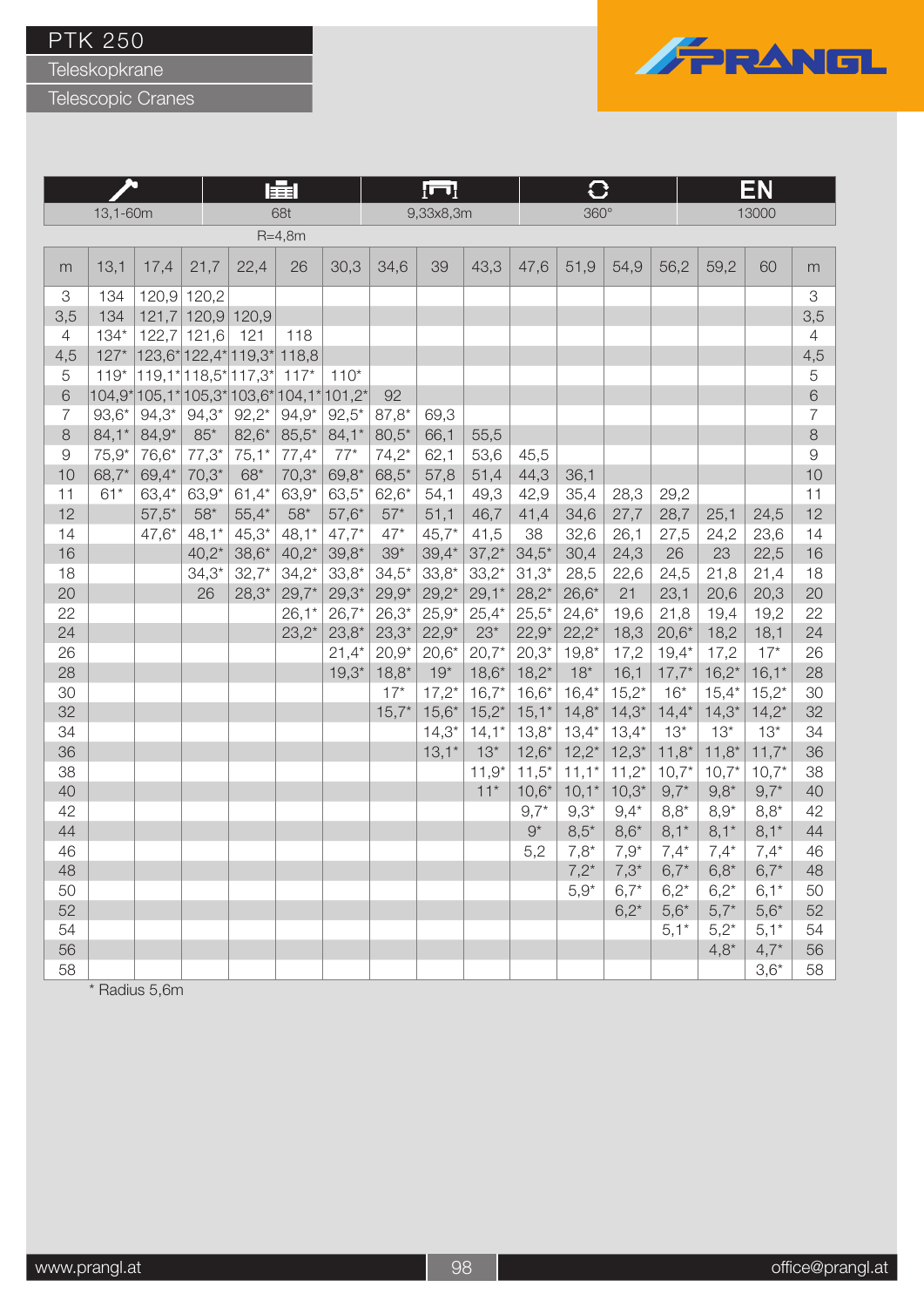

**Teleskopkrane** 

Telescopic Cranes

|                |          |         | l主l         |                                    |            | łШ       |         |           | $\bf C$ |         |             |         | EN        |         |         |                |
|----------------|----------|---------|-------------|------------------------------------|------------|----------|---------|-----------|---------|---------|-------------|---------|-----------|---------|---------|----------------|
|                | 13,1-60m |         |             |                                    | 43t        |          |         | 9,33x8,3m |         |         | $360^\circ$ |         |           |         | 13000   |                |
|                |          |         |             |                                    | $R = 4,8m$ |          |         |           |         |         |             |         |           |         |         |                |
| m              | 13,1     | 17,4    | 21,7        | 22,4                               | 26         | 30,3     | 34,6    | 39        | 43,3    | 47,6    | 51,9        | 54,9    | 56,2      | 59,2    | 60      | m              |
| 3              | 134      | 120,9   | 120,2       |                                    |            |          |         |           |         |         |             |         |           |         |         | 3              |
| 3,5            | 134      | 121,7   | 120,9 120,9 |                                    |            |          |         |           |         |         |             |         |           |         |         | 3,5            |
| $\overline{4}$ | 132,8*   | 122,7   | 121,6       | 121                                | 118        |          |         |           |         |         |             |         |           |         |         | $\overline{4}$ |
| 4,5            | $124*$   |         |             | $ 122,4^* 122,4^* 119,3^* 118,8^*$ |            |          |         |           |         |         |             |         |           |         |         | 4,5            |
| 5              |          |         |             | 115,7* 115,8* 115,8* 114,3* 115,4* |            | $110*$   |         |           |         |         |             |         |           |         |         | 5              |
| 6              | $101,5*$ | $102*$  |             | $102,3^*$ 100,1*                   | $102*$     | $100,1*$ | $92*$   |           |         |         |             |         |           |         |         | $\,$ 6 $\,$    |
| $\overline{7}$ | $89,2*$  | $90*$   | $90,7*$     | 88,6*                              | $90,7*$    | $89,3*$  | $85,5*$ | 69,3      |         |         |             |         |           |         |         | $\overline{7}$ |
| $\,8\,$        | $77,7*$  | $78,7*$ | $79,7*$     | $77*$                              | $79,6*$    | 78,3*    | $74,1*$ | 66,1*     | 55,5    |         |             |         |           |         |         | 8              |
| $\Theta$       | $67,5*$  | $69,2*$ | 69,7*       | 66,7*                              | $69,7*$    | $68,1*$  | 63,9*   | 60,7*     | $53,6*$ | 45,5    |             |         |           |         |         | $\overline{9}$ |
| 10             | $57,7*$  | $59,5*$ | $60,2*$     | $58,2*$                            | $60,2*$    | $59,4*$  | $56,5*$ | $53,7*$   | $51,3*$ | 44,3    | 36,1        |         |           |         |         | 10             |
| 11             | $50,1*$  | $51,7*$ | $52,4*$     | $50,7*$                            | $52,4*$    | $52*$    | $50,1*$ | $48,7*$   | $46,3*$ | $42,9*$ | 35,4        | 28,3    | 29,2      |         |         | 11             |
| 12             |          | $45,6*$ | $46,3*$     | $44,6*$                            | $46,3*$    | $45,9*$  | $45,8*$ | $44*$     | $42,1*$ | $40*$   | 34,6        | 27,7    | 28,7      | 25,1    | 24,5    | 12             |
| 14             |          | $36,6*$ | $37,2*$     | $36,2*$                            | $37,2*$    | $38*$    | $37,6*$ | $36,5*$   | $34,7*$ | $33,7*$ | $32,2*$     | 26,1    | 27,5      | 24,2    | 23,6    | 14             |
| 16             |          |         | $30,9*$     | $30,3*$                            | $31,4*$    | $31,6*$  | $31,2*$ | $30,8*$   | $30,4*$ | $29,1*$ | $27,4*$     | 24,3    | $26*$     | $23*$   | 22,5    | 16             |
| 18             |          |         | $26,3*$     | $25,5*$                            | $26,9*$    | $26,8*$  | $26,3*$ | $26,7*$   | $26,1*$ | $25,1*$ | $24*$       | $22,6*$ | $22,5*$   | $21,8*$ | $21,4*$ | 18             |
| 20             |          |         | $22,7*$     | $21,8*$                            | $23,1*$    | $23*$    | $23,3*$ | $22,9*$   | $22,8*$ | $21,9*$ | $20,7*$     | $20,3*$ | $19,5*$   | $19*$   | $18,8*$ | 20             |
| 22             |          |         |             |                                    | $20,2*$    | $20*$    | $20,3*$ | $19,9*$   | $19,7*$ | $19,1*$ | $18*$       | $17,8*$ | $16,9*$   | $16,6*$ | $16,4*$ | 22             |
| 24             |          |         |             |                                    | $17,8*$    | $17,8*$  | $17,8*$ | $17,5*$   | $17,1*$ | $16,6*$ | $15,8*$     | $15,6*$ | $14,8*$   | $14,6*$ | $14,3*$ | 24             |
| 26             |          |         |             |                                    |            | $15,7*$  | $15,7*$ | $15,4*$   | $15*$   | $14,5*$ | $13,9*$     | $13,9*$ | $13,1*$   | $12,8*$ | $12,7*$ | 26             |
| 28             |          |         |             |                                    |            | $14*$    | $13,9*$ | $13,6*$   | $13,2*$ | $12,8*$ | $12,2^*$    | $12,3*$ | $11,6*$   | $11,4*$ | $11,2*$ | 28             |
| 30             |          |         |             |                                    |            |          | $12,4*$ | $12,1*$   | $11,7*$ | $11,3*$ | $10,7*$     | $10,8*$ | $10,2*$   | $10,1*$ | $9,9*$  | 30             |
| 32             |          |         |             |                                    |            |          | $11,2*$ | $10,9*$   | $10,5*$ | $10*$   | $9,5*$      | $9,6*$  | $8,9*$    | $8,9*$  | $8,8^*$ | 32             |
| 34             |          |         |             |                                    |            |          |         | $9.8*$    | $9.4*$  | $8,9*$  | $8,4*$      | $8,5*$  | $7,8*$    | $7.9*$  | $7,8*$  | 34             |
| 36             |          |         |             |                                    |            |          |         | $8,8*$    | $8,4*$  | $8*$    | $7,5*$      | $7,5*$  | $6,9*$    | $6,9*$  | $6,8*$  | 36             |
| 38             |          |         |             |                                    |            |          |         |           | $7,6*$  | $7,2*$  | $6,6*$      | $6,7*$  | $6,1*$    | $6,1*$  | $6*$    | 38             |
| 40             |          |         |             |                                    |            |          |         |           | $6,9*$  | $6,4*$  | $5,9*$      | $6^*$   | $5,3*$    | $5,4*$  | $5,3*$  | 40             |
| 42             |          |         |             |                                    |            |          |         |           |         | $5,8*$  | $5,2*$      | $5,3*$  | $4,7*$    | $4,7*$  | $4,6*$  | 42             |
| 44             |          |         |             |                                    |            |          |         |           |         | $5,2^*$ | $4,7*$      | $4,7*$  | $4,1*$    | $4,1*$  | $4^*$   | 44             |
| 46             |          |         |             |                                    |            |          |         |           |         | $4,8*$  | $4,2*$      | $4,2*$  | $3,6*$    | $3,6*$  | $3,5*$  | 46             |
| 48             |          |         |             |                                    |            |          |         |           |         |         | $3,7*$      | $3,7*$  | $3,2^{*}$ | $3,2^*$ | $3,1*$  | 48             |
| 50             |          |         |             |                                    |            |          |         |           |         |         | $3,4*$      | $3,3*$  | $2,8*$    | $2,8*$  | $2,7*$  | 50             |
| 52             |          |         |             |                                    |            |          |         |           |         |         |             | $3^*$   | $2,4*$    | $2,4*$  | $2,3*$  | 52             |
| 54             |          |         |             |                                    |            |          |         |           |         |         |             |         | $2^*$     | $2,1*$  | $2^*$   | 54             |
| 56             |          |         |             |                                    |            |          |         |           |         |         |             |         |           | $1,7*$  | $1,6*$  | 56             |
| 58             |          |         |             |                                    |            |          |         |           |         |         |             |         |           |         | $1,4*$  | 58             |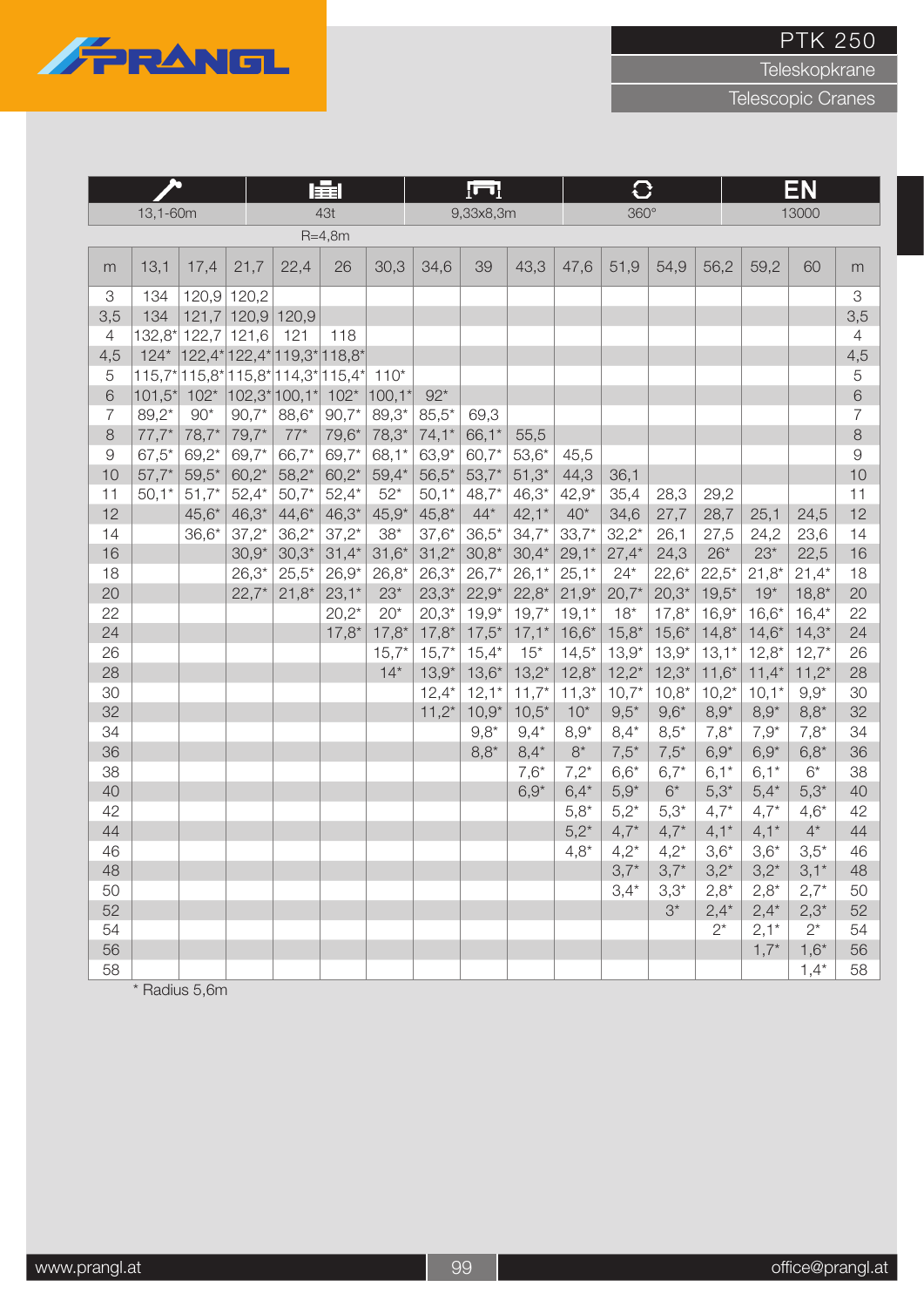Teleskopkrane

Telescopic Cranes



|                |          |                      |             |               | 屋        |         |         | lul       |         |          | O           |         |         |         | EN        |                |
|----------------|----------|----------------------|-------------|---------------|----------|---------|---------|-----------|---------|----------|-------------|---------|---------|---------|-----------|----------------|
|                | 13,1-60m |                      |             |               | 16t      |         |         | 9,33x8,3m |         |          | $360^\circ$ |         |         |         | 13000     |                |
|                |          |                      |             |               | $R=4,8m$ |         |         |           |         |          |             |         |         |         |           |                |
| m              | 13,1     | 17,4                 | 21,7        | 22,4          | 26       | 30,3    | 34,6    | 39        | 43,3    | 47,6     | 51,9        | 54,9    | 56,2    | 59,2    | 60        | m              |
| 3              | 134      |                      | 120,9 120,2 |               |          |         |         |           |         |          |             |         |         |         |           | 3              |
| 3,5            | 134      | 121,7                |             | $120,9$ 120,9 |          |         |         |           |         |          |             |         |         |         |           | 3,5            |
| $\overline{4}$ |          | 128,8* 122,7 121,6   |             | 121           | 118      |         |         |           |         |          |             |         |         |         |           | $\overline{4}$ |
| 4,5            |          | 118,8* 118,6* 118,9* |             | $117*$        | $113,8*$ |         |         |           |         |          |             |         |         |         |           | 4,5            |
| $\sqrt{5}$     |          | 109,3* 109,5*        | $108*$      | $104,5*$      | $98,7*$  | $92,4*$ |         |           |         |          |             |         |         |         |           | $\mathbf 5$    |
| 6              | 89,7*    | 89,8*                | $84,3*$     | $80*$         | $77,7*$  | $71,3*$ | $66,2*$ |           |         |          |             |         |         |         |           | 6              |
| $\overline{7}$ | $70,1*$  | $70,7*$              | 66,5*       | $62,8*$       | $62,2*$  | $59,5*$ | $55,4*$ | 51,5      |         |          |             |         |         |         |           | $\overline{7}$ |
| $\,8\,$        | $55,8*$  | $57,3*$              | $54,6*$     | $53*$         | $52,5*$  | $49,5*$ | $46*$   | $44,2*$   | 41,5    |          |             |         |         |         |           | $\,8\,$        |
| $\mathcal{G}$  | $45,9*$  | $47,4*$              | $45,6*$     | $44,1*$       | $44,3*$  | $41,7*$ | $40,1*$ | $37,9*$   | $35,8*$ | 33,7     |             |         |         |         |           | $\mathcal{G}$  |
| 10             | $38,1*$  | $39,5*$              | $38,9*$     | $37,2*$       | $37,8*$  | $36,2*$ | $34,6*$ | $32,9*$   | $31,1*$ | 29,4     | 27,5        |         |         |         |           | 10             |
| 11             | $31,4*$  | $33*$                | $33,5*$     | $33,2*$       | $32,8*$  | $31,6*$ | $30,3*$ | $28,8*$   | $27,3*$ | $25,8*$  | 24,2        | 23,8    | 22,7    |         |           | 11             |
| 12             |          | $28*$                | $29,1*$     | $29,2*$       | $28,9*$  | $27,9*$ | $26,9*$ | $25,6*$   | $24,2*$ | $22,9*$  | 21,4        | 21,1    | 20,1    | 19,3    | 18,9      | 12             |
| 14             |          | $21,1*$              | $22*$       | $22,1*$       | $22,4*$  | $22,3*$ | $21,5*$ | $20,5*$   | $19,5*$ | $18,4*$  | $17,1*$     | 16,9    | 15,9    | 15,3    | 15,1      | 14             |
| 16             |          |                      | $17,3*$     | $17,4*$       | $17,8*$  | $18*$   | $17,6*$ | $16,9*$   | $16*$   | $15*$    | $14*$       | 13,8    | $12,8*$ | $12,4*$ | 12,2      | 16             |
| 18             |          |                      | $14*$       | $14,1*$       | $14,4^*$ | $14,6*$ | $14,5*$ | $14*$     | $13,3*$ | $12,5^*$ | $11,5^*$    | $11,3*$ | $10,5*$ | $10,2*$ | $10*$     | 18             |
| 20             |          |                      | $11,5*$     | $11,6*$       | $11,9*$  | $12*$   | $11,9*$ | $11,6*$   | $11,1*$ | $10,4*$  | $9,5*$      | $9,4*$  | $8,6*$  | $8,4*$  | $8,2^*$   | 20             |
| 22             |          |                      |             |               | $10*$    | $10*$   | $9,9*$  | $9,6*$    | $9,2^*$ | $8,7*$   | $7,9*$      | $7,9*$  | $7,1*$  | $6,9*$  | $6,7*$    | 22             |
| 24             |          |                      |             |               | $8,5*$   | $8,5*$  | $8,4*$  | $8,1*$    | $7,7*$  | $7,2*$   | $6,6*$      | $6,6*$  | $5,8*$  | $5,7*$  | $5,5*$    | 24             |
| 26             |          |                      |             |               |          | $7,2*$  | $7,1*$  | $6,8*$    | $6,4*$  | $6*$     | $5,4*$      | $5,5*$  | $4,7*$  | $4,6*$  | $4,5*$    | 26             |
| 28             |          |                      |             |               |          | $6,2*$  | $6*$    | $5,7*$    | $5,4*$  | $4,9*$   | $4,4*$      | $4,5*$  | $3,8*$  | $3,8*$  | $3,6*$    | 28             |
| 30             |          |                      |             |               |          |         | $5,2^*$ | $4,8*$    | $4,5*$  | $4^*$    | $3,5*$      | $3,6*$  | $3^*$   | $3^*$   | $2,9*$    | 30             |
| 32             |          |                      |             |               |          |         | $4,5*$  | $4,1*$    | $3,7*$  | $3,3*$   | $2,9*$      | $2,9*$  | $2,3*$  | $2,3*$  | $2,2^*$   | 32             |
| 34             |          |                      |             |               |          |         |         | $3,5*$    | $3,1*$  | $2,8*$   | $2,3*$      | $2,4*$  | $1,7^*$ | $1,7^*$ | $1,5^{*}$ | 34             |
| 36             |          |                      |             |               |          |         |         | $3^*$     | $2,7*$  | $2,3*$   | $1,8^*$     | $1,9*$  |         |         |           | 36             |
| 38             |          |                      |             |               |          |         |         |           | $2,2^*$ | $1,8^*$  | $1,2^*$     | $1,4*$  |         |         |           | 38             |
| 40             |          |                      |             |               |          |         |         |           | $1,8^*$ | $1,3^*$  |             |         |         |         |           | 40             |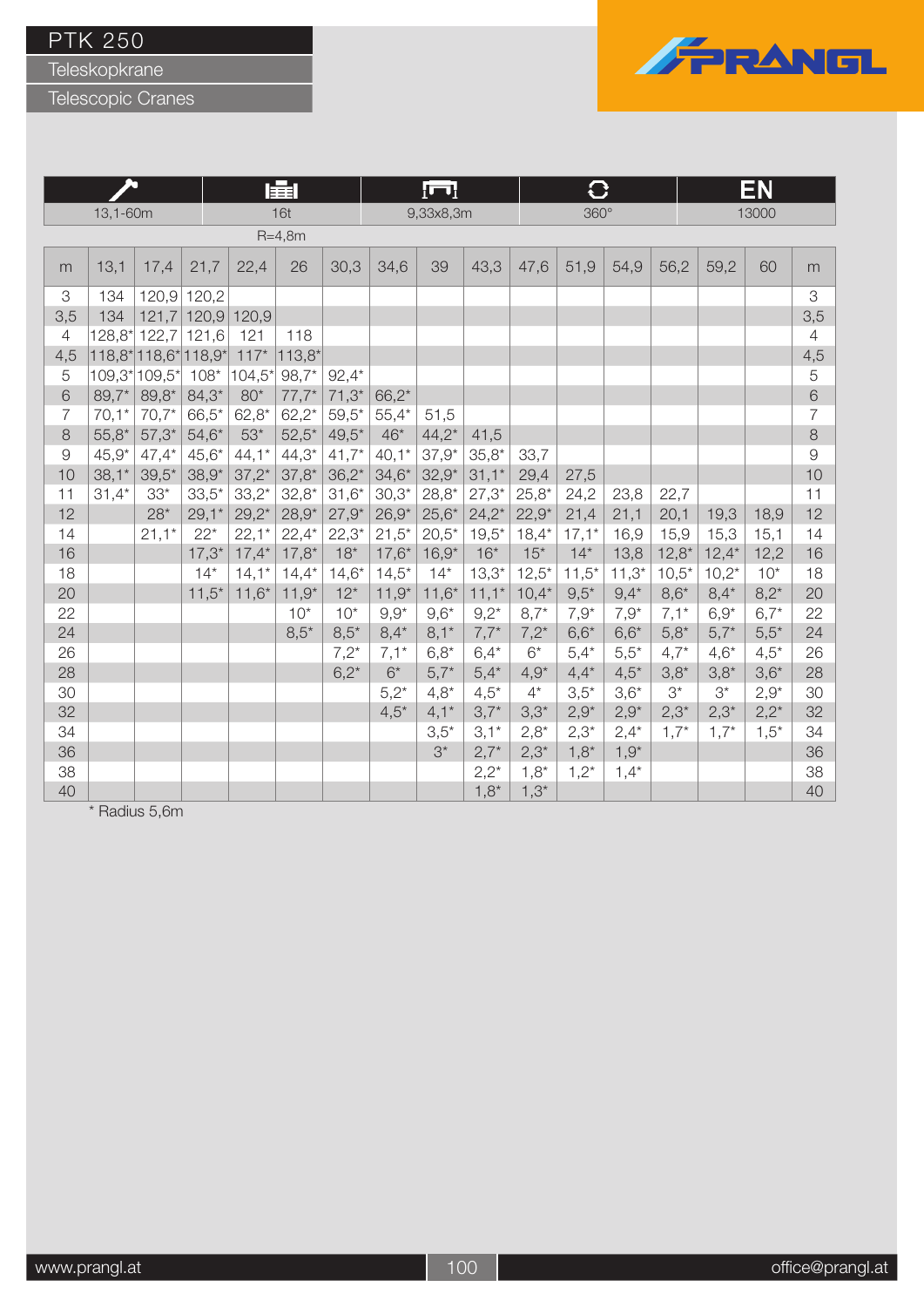**Teleskopkrane** 



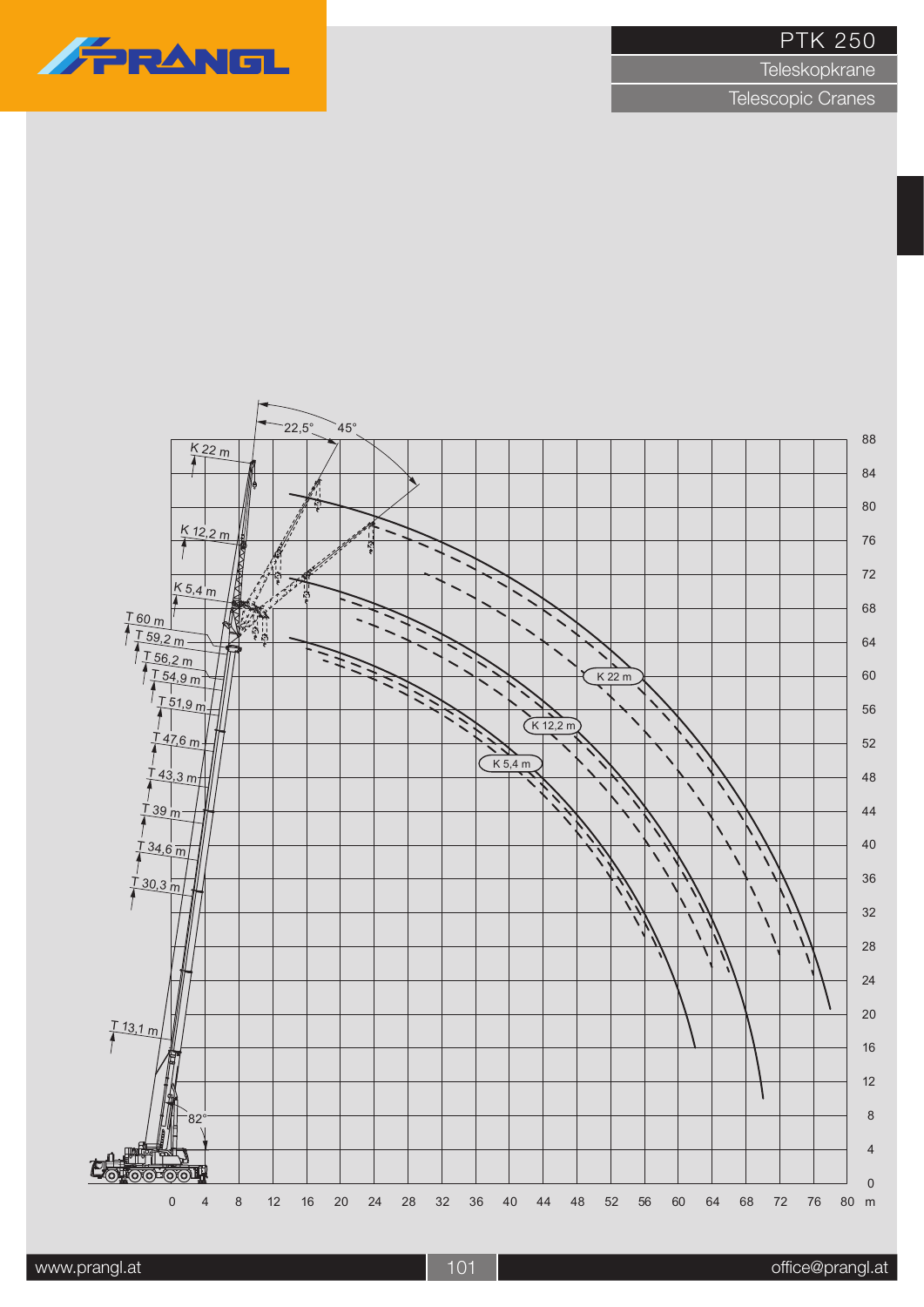Teleskopkrane

Telescopic Cranes



|    |             |              |            |             | 賱            |              |             | ſП           |              | O           |              | EN         |    |
|----|-------------|--------------|------------|-------------|--------------|--------------|-------------|--------------|--------------|-------------|--------------|------------|----|
|    | 54,9-60m    |              | 5,4m       |             | 88t          |              |             | 9,33x8,3m    |              | $360^\circ$ |              | 13000      |    |
|    |             |              |            |             | $R = 4,8m$   |              |             |              |              |             |              |            |    |
|    |             | 54,9         |            |             | 56,2         |              |             | 59,2         |              |             | 60           |            |    |
| m  | $0^{\circ}$ | $22,5^\circ$ | $45^\circ$ | $0^{\circ}$ | $22,5^\circ$ | $45^{\circ}$ | $0^{\circ}$ | $22,5^\circ$ | $45^{\circ}$ | $0^{\circ}$ | $22,5^\circ$ | $45^\circ$ | m  |
| 12 | 21,5        |              |            | 22,5        |              |              |             |              |              |             |              |            | 12 |
| 14 | 20,8        | 20,4         |            | 21,8        | 21,5         |              | 18,5        |              |              | 18,1        |              |            | 14 |
| 16 | 19,9        | 19,5         | 19,3       | 20,9        | 20,6         | 20,5         | 18,1        | 17,8         | 17,8         | 17,7        | 17,5         |            | 16 |
| 18 | 18,9        | 18,4         | 18,2       | 19,9        | 19,6         | 19,5         | 17,5        | 17,3         | 17,2         | 17,2        | 17           | 17         | 18 |
| 20 | 17,7        | 17,3         | 17,2       | 18,8        | 18,5         | 18,5         | 16,7        | 16,6         | 16,5         | 16,5        | 16,3         | 16,4       | 20 |
| 22 | 16,6        | 16,3         | 16,2       | 17,8        | 17,5         | 17,5         | 16          | 15,8         | 15,7         | 15,8        | 15,6         | 15,6       | 22 |
| 24 | 15,6        | 15,4         | 15,3       | 16,9        | 16,6         | 16,6         | 15,1        | 15           | 14,9         | 15          | 14,9         | 14,8       | 24 |
| 26 | 14,6        | 14,4         | 14,4       | 16          | 15,8         | 15,8         | 14,3        | 14,2         | 14,2         | 14,2        | 14,1         | 14,1       | 26 |
| 28 | 13,7        | 13,6         | 13,6       | 15,2        | 15           | 15           | 13,5        | 13,4         | 13,5         | 13,5        | 13,4         | 13,4       | 28 |
| 30 | 12,8        | 12,8         | 12,8       | 14,4        | 14,2         | 14,2         | 12,8        | 12,7         | 12,7         | 12,8        | 12,7         | 12,7       | 30 |
| 32 | 12,1        | 12           | 12,1       | 13,7        | 13,6         | 13,6         | 12,1        | 12,1         | 12,1         | 12,1        | 12           | 12,1       | 32 |
| 34 | 11,4        | 11,3         | 11,4       | 13          | 12,9         | 13           | 11,5        | 11,4         | 11,5         | 11,5        | 11,4         | 11,5       | 34 |
| 36 | 10,7        | 10,7         | 10,7       | $12,4*$     | 12,3         | 12,4         | 10,9        | 10,9         | 10,9         | 10,9        | 10,9         | 10,9       | 36 |
| 38 | 10,1        | 10,1         | 10,2       | $11,7*$     | $11,7*$      | $11,8*$      | 10,4        | 10,3         | 10,4         | 10,4        | 10,3         | 10,4       | 38 |
| 40 | 9,6         | 9,6          | 9,6        | $11,1*$     | $11,1*$      | $11,2*$      | 9,9         | 9,8          | 9,9          | 9,8         | 9,8          | 9,9        | 40 |
| 42 | 9,1         | 9,1          | 9,1        | $10,4*$     | $10,5*$      | $10,6*$      | 9,4         | 9,4          | 9,4          | 9,3         | 9,3          | 9,4        | 42 |
| 44 | 8,6         | 8,6          | 8,7        | $9,7*$      | $9,8*$       | $9,9*$       | $8,9*$      | $8,9*$       | $9^{\star}$  | $8,8*$      | $8,8*$       | $8,9*$     | 44 |
| 46 | 8,1         | 8,2          | 8,2        | $9^*$       | $9,1*$       | $9,1*$       | $8,5*$      | $8,5*$       | $8,6*$       | $8,3*$      | $8,4*$       | $8,4*$     | 46 |
| 48 | $7,7*$      | $7,8*$       | $7,8*$     | $8,2*$      | $8,3*$       | $8,4*$       | $8,1*$      | $8,1*$       | $8,2*$       | $7,9^*$     | $7,9*$       | $8*$       | 48 |
| 50 | $7,3*$      | $7,4*$       | $7,3*$     | $7,6*$      | $7,6*$       | $7,7*$       | $7,7*$      | $7,7*$       | $7,8*$       | $7,5*$      | $7,5*$       | $7,6*$     | 50 |
| 52 | $7^*$       | $7^*$        | 5,8        | $6,9*$      | $7^*$        | $6,7*$       | $7^*$       | $7,1*$       | $7,1*$       | $7^*$       | $7,1*$       | $7,1*$     | 52 |
| 54 | $6,7*$      | $6,7*$       |            | $6,4*$      | $6,4*$       |              | $6,5*$      | $6,5*$       | $6,5*$       | $6,4*$      | $6,5*$       | $6,5*$     | 54 |
| 56 | $6,2*$      |              |            | $5,9^*$     | $5,9*$       |              | $5,9*$      | $6*$         | $5,7*$       | $5,9*$      | $5,9*$       | $5,9*$     | 56 |
| 58 | 3,8         |              |            | $4,7*$      |              |              | $5,4*$      | $5,5*$       |              | $5,4*$      | $5,4*$       |            | 58 |
| 60 |             |              |            |             |              |              | $4,9^*$     |              |              | $4,9*$      |              |            | 60 |
| 62 |             |              |            |             |              |              | 3           |              |              | $3,6*$      |              |            | 62 |

 $\overline{\phantom{a}^{\ast}$  Radius 5,6m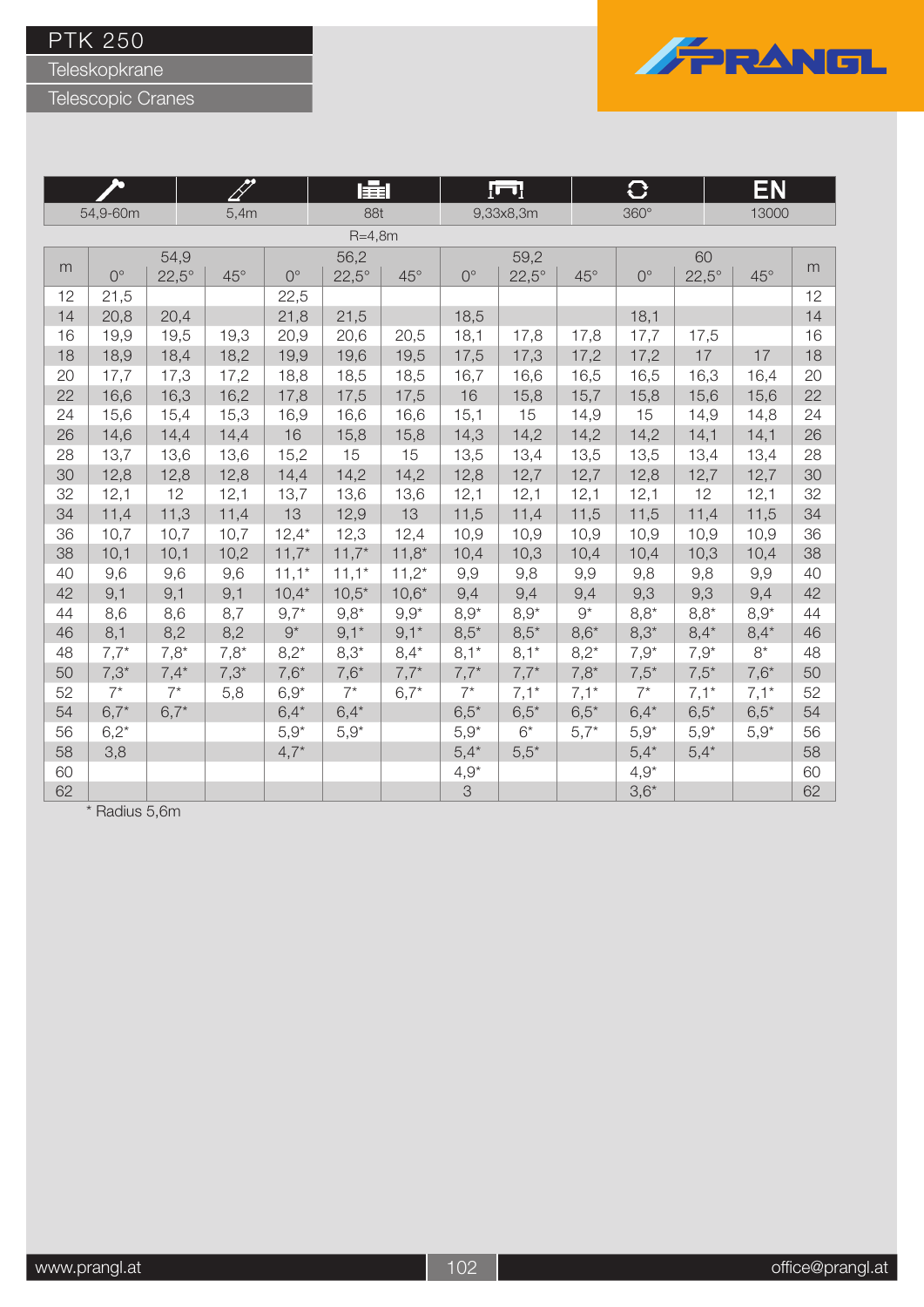

**Teleskopkrane** 

Telescopic Cranes

|          | ௯              |                | 17           |              | 量              |                |             | łП           |            | $\bf C$     |              | EN             |          |
|----------|----------------|----------------|--------------|--------------|----------------|----------------|-------------|--------------|------------|-------------|--------------|----------------|----------|
|          | 54,9-60m       |                | 12,2m        |              | 88t            |                |             | 9,33x8,3m    |            | $360^\circ$ |              | 13000          |          |
|          |                |                |              |              | $R=4,8m$       |                |             |              |            |             |              |                |          |
| m        |                | 54,9           |              |              | 56,2           |                |             | 59,2         |            |             | 60           |                | m        |
|          | $0^{\circ}$    | $22,5^\circ$   | $45^{\circ}$ | $0^{\circ}$  | $22,5^\circ$   | $45^\circ$     | $0^{\circ}$ | $22,5^\circ$ | $45^\circ$ | $0^{\circ}$ | $22,5^\circ$ | $45^{\circ}$   |          |
| 12       | 15             |                |              | 15,2         |                |                |             |              |            |             |              |                | 12       |
| 14       | 14,8           |                |              | 15           |                |                | 13,5        |              |            | 13,2        |              |                | 14       |
| 16       | 14,6           |                |              | 14,8         |                |                | 13,3        |              |            | 13,1        |              |                | 16       |
| 18       | 14,4           | 13             |              | 14,5         | 13,2           |                | 13,2        |              |            | 12,9        |              |                | 18       |
| 20       | 14,1           | 12,6           | 11,1         | 14,3         | 12,8           |                | 13,1        | 12           |            | 12,8        | 11,9         |                | 20       |
| 22       | 13,7           | 12,3           | 10,8         | 14           | 12,4           | 10,9           | 12,9        | 11,7         | 10,5       | 12,7        | 11,6         | 10,5           | 22       |
| 24       | 13,1           | 11,9           | 10,6         | 13,7         | 12             | 10,7           | 12,5        | 11,4         | 10,3       | 12,4        | 11,3         | 10,3           | 24       |
| 26       | 12,5           | 11,5           | 10,4         | 13,2         | 11,7           | 10,4           | 12,1        | 11,1         | 10,1       | 12          | 11           | 10,1           | 26       |
| 28<br>30 | 11,8<br>11,2   | 11,1           | 10,2<br>10   | 12,7         | 11,3           | 10,3           | 11,6<br>11  | 10,9         | 10         | 11,5<br>11  | 10,8         | 9,9            | 28       |
| 32       | 10,6           | 10,7           | 9,8          | 12,1<br>11,5 | 11,1<br>10,8   | 10,1           |             | 10,5<br>10,2 | 9,8<br>9,7 | 10,5        | 10,5         | 9,8<br>9,6     | 30<br>32 |
| 34       | 10,1           | 10,2<br>9,8    | 9,6          | 11           | 10,4           | 9,9<br>9,8     | 10,5<br>10  | 9,7          | 9,5        | 10          | 10,1<br>9,7  | 9,4            | 34       |
| 36       | 9,5            | 9,3            | 9,2          | 10,5         | 10,1           | 9,7            | 9,6         | 9,3          | 9,2        | 9,5         | 9,3          | 9,2            | 36       |
| 38       | $\overline{9}$ | 8,9            | 8,9          | 10           | 9,7            | 9,5            | 9,1         | $\hbox{9}$   | 8,9        | 9,1         | 8,9          | 8,9            | 38       |
| 40       | 8,5            | 8,5            | 8,5          | 9,6          | 9,4            | 9,3            | 8,6         | 8,6          | 8,6        | 8,6         | 8,6          | 8,6            | 40       |
| 42       | 8,1            | 8,1            | 8,2          | 9,2          | $\overline{9}$ | $\hbox{9}$     | 8,2         | 8,2          | 8,2        | 8,2         | 8,2          | 8,2            | 42       |
| 44       | 7,7            | 7,7            | 7,8          | $8,8*$       | 8,7            | 8,7            | 7,9         | 7,8          | 7,9        | 7,9         | 7,8          | 7,9            | 44       |
| 46       | 7,3            | 7,3            | 7,4          | $8,5*$       | $8,4*$         | 8,4            | 7,5         | 7,5          | 7,6        | 7,5         | 7,5          | 7,6            | 46       |
| 48       | 6,9            | $\overline{7}$ | 7,1          | $8,1*$       | $8*$           | $8,1*$         | 7,2         | 7,1          | 7,2        | $7,2*$      | 7,2          | 7,3            | 48       |
| 50       | 6,6            | 6,6            | 6,7          | $7,7*$       | $7,7*$         | $7,9*$         | $6,8*$      | 6,8          | 6,9        | $6,8*$      | $6,8*$       | $\overline{7}$ | 50       |
| 52       | 6,3            | 6,3            | 6,4          | $7,2^*$      | $7,4*$         | $7,5*$         | $6,5*$      | $6,5*$       | $6,6*$     | $6,5*$      | $6,6*$       | $6,7*$         | 52       |
| 54       | 6              | 6,1            | 6,2          | $6,6*$       | $6,9*$         | $7^*$          | $6,2^*$     | $6,3*$       | $6,4*$     | $6,2^*$     | $6,3*$       | $6,4*$         | 54       |
| 56       | $5,7*$         | $5,8*$         | 4,7          | $6,1*$       | $6,3*$         | $5,5*$         | $6*$        | $6*$         | $6,1*$     | $5,9*$      | $6*$         | $6,1*$         | 56       |
| 58       | $5,5*$         | $5,5*$         | 3,5          | $5,6*$       | $5,8^*$        | 4,4            | $5,6*$      | $5,8*$       | $5,8^*$    | $5,5*$      | $5,7*$       | $5,8*$         | 58       |
| 60       | $5,2*$         | $5,3*$         |              | $5,1*$       | $5,3*$         | $\overline{4}$ | $5,1*$      | $5,3*$       | $3,9*$     | $5^*$       | $5,3*$       | $4,8*$         | 60       |
| 62       | $5^*$          | $5,1*$         |              | $4,7*$       | $4,9*$         | 3,5            | $4,7*$      | $4,9*$       | 3,4        | $4,6*$      | $4,8*$       | 3,5            | 62       |
| 64       | 3,6            |                |              | $3,9*$       | $4,4*$         |                | $4,3*$      | $4,5*$       |            | $4,2*$      | $4,4*$       | 3              | 64       |
| 66       |                |                |              | 2,2          |                |                | $3,9*$      | $4,1*$       |            | $3,9*$      | $4^*$        |                | 66       |
| 68       |                |                |              |              |                |                | 2,7         |              |            | $3^{\star}$ |              |                | 68       |
| 70       |                |                |              |              |                |                |             |              |            | 1,3         |              |                | 70       |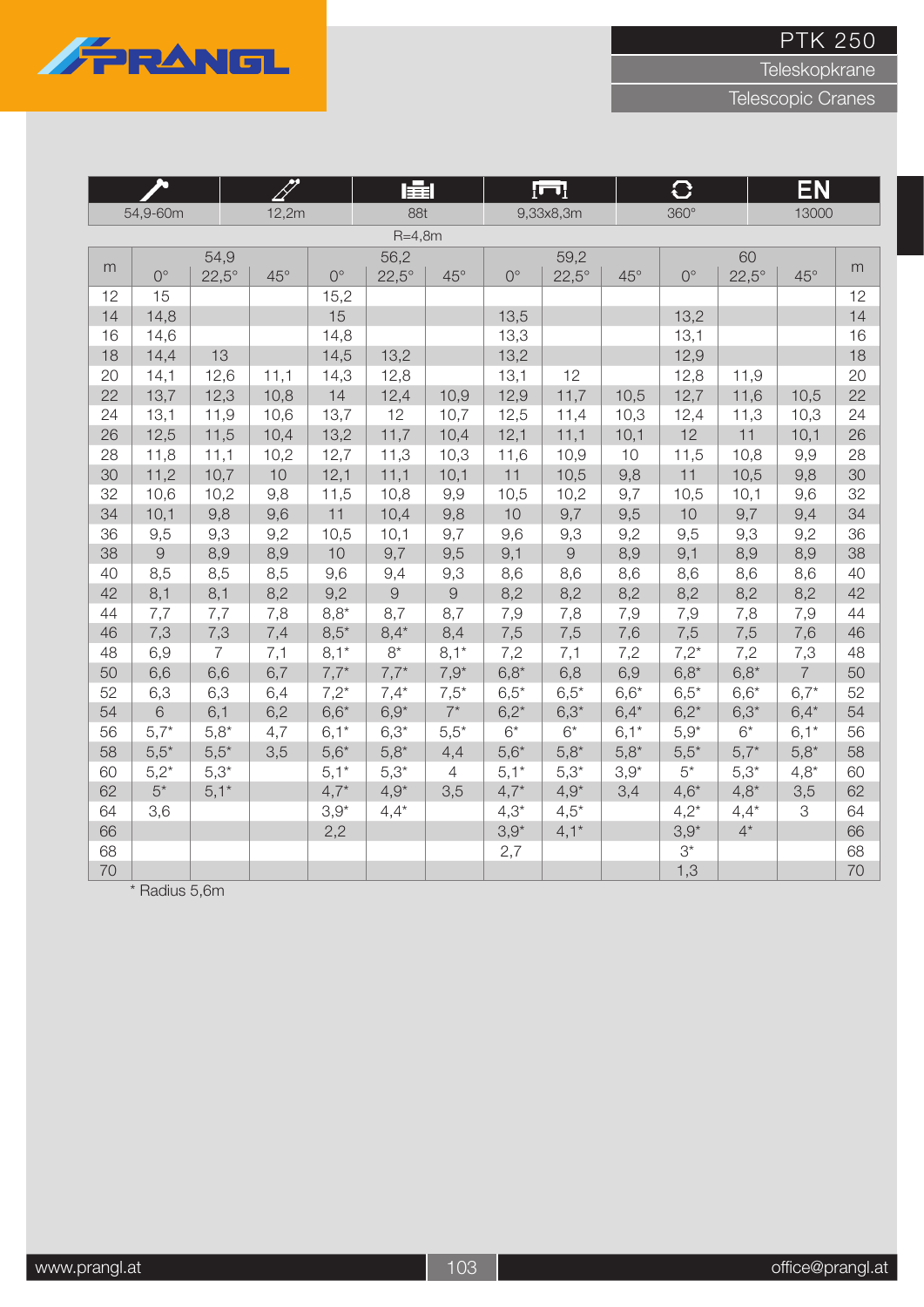Teleskopkrane

Telescopic Cranes

 $\overline{1}$ 



<u>in the Sta</u>

ш

|    |             |              |              |                | 医目           |            |             | <u>  Ul</u>  |            | IJ          |              | EN           |    |
|----|-------------|--------------|--------------|----------------|--------------|------------|-------------|--------------|------------|-------------|--------------|--------------|----|
|    | 54,9-60m    |              | 22m          |                | 88t          |            |             | 9,33x8,3m    |            | 360°        |              | 13000        |    |
|    |             |              |              |                | $R=4,8m$     |            |             |              |            |             |              |              |    |
|    |             | 54,9         |              |                | 56,2         |            |             | 59,2         |            |             | 60           |              |    |
| m  | $0^{\circ}$ | $22,5^\circ$ | $45^{\circ}$ | $0^{\circ}$    | $22,5^\circ$ | $45^\circ$ | $0^{\circ}$ | $22,5^\circ$ | $45^\circ$ | $0^{\circ}$ | $22,5^\circ$ | $45^{\circ}$ | m  |
| 14 | 6,9         |              |              | $\overline{7}$ |              |            | 6,5         |              |            | 6,4         |              |              | 14 |
| 16 | 6,9         |              |              | $\overline{7}$ |              |            | 6,5         |              |            | 6,4         |              |              | 16 |
| 18 | 6,9         |              |              | 6,9            |              |            | 6,5         |              |            | 6,4         |              |              | 18 |
| 20 | 6,8         |              |              | 6,9            |              |            | 6,5         |              |            | 6,4         |              |              | 20 |
| 22 | 6,7         | 5,8          |              | 6,7            | 5,8          |            | 6,4         |              |            | 6,3         |              |              | 22 |
| 24 | 6,5         | 5,6          |              | 6,6            | 5,7          |            | 6,3         | 5,5          |            | 6,2         | 5,5          |              | 24 |
| 26 | 6,4         | 5,5          |              | 6,5            | 5,5          |            | 6,2         | 5,4          |            | 6,1         | 5,3          |              | 26 |
| 28 | 6,3         | 5,3          | 4,6          | 6,3            | 5,4          | 4,6        | 6,1         | 5,2          |            | $6\,$       | 5,2          |              | 28 |
| 30 | 6,1         | 5,2          | 4,5          | 6,2            | 5,2          | 4,5        | $\,6$       | 5,1          | 4,4        | 5,9         | 5,1          | 4,4          | 30 |
| 32 | 6           | 5,1          | 4,4          | 6,1            | 5,1          | 4,5        | 5,8         | 5            | 4,4        | 5,8         | 5            | 4,4          | 32 |
| 34 | 5,8         | 5            | 4,4          | 5,9            | 5            | 4,4        | 5,7         | 4,9          | 4,4        | 5,7         | 4,9          | 4,3          | 34 |
| 36 | 5,7         | 4,9          | 4,4          | 5,8            | 4,9          | 4,4        | 5,6         | 4,8          | 4,3        | 5,6         | 4,8          | 4,3          | 36 |
| 38 | 5,6         | 4,8          | 4,3          | 5,6            | 4,8          | 4,3        | 5,5         | 4,7          | 4,3        | 5,4         | 4,7          | 4,3          | 38 |
| 40 | 5,4         | 4,7          | 4,3          | 5,5            | 4,7          | 4,3        | 5,3         | 4,6          | 4,2        | 5,3         | 4,6          | 4,2          | 40 |
| 42 | 5,3         | 4,6          | 4,3          | 5,3            | 4,6          | 4,3        | 5,2         | 4,6          | 4,2        | 5,2         | 4,6          | 4,2          | 42 |
| 44 | 5,2         | 4,5          | 4,3          | 5,2            | 4,6          | 4,2        | 5,1         | 4,5          | 4,2        | 5,1         | 4,5          | 4,2          | 44 |
| 46 | 5           | 4,5          | 4,3          | 5,1            | 4,5          | 4,2        | $\mathbf 5$ | 4,4          | 4,2        | 5           | 4,4          | 4,2          | 46 |
| 48 | 4,9         | 4,4          | 4,3          | $\sqrt{5}$     | 4,4          | 4,2        | 4,9         | 4,4          | 4,2        | 4,9         | 4,4          | 4,2          | 48 |
| 50 | 4,8         | 4,4          | 4,3          | 4,9            | 4,4          | 4,2        | 4,8         | 4,3          | 4,2        | 4,8         | 4,3          | 4,2          | 50 |
| 52 | 4,7         | 4,3          | 4,3          | 4,8            | 4,3          | 4,2        | 4,7         | 4,3          | 4,2        | 4,7         | 4,3          | 4,2          | 52 |
| 54 | 4,6         | 4,3          | 4,3          | 4,7            | 4,3          | 4,2        | 4,6         | 4,3          | 4,2        | 4,6         | 4,2          | 4,2          | 54 |
| 56 | 4,5         | 4,3          | 4,3          | 4,6            | 4,3          | 4,2        | 4,5         | 4,2          | 4,2        | 4,5         | 4,2          | 4,2          | 56 |
| 58 | 4,5         | 4,2          | 4,3          | 4,5            | 4,2          | 4,2        | 4,5         | 4,2          | 4,2        | 4,4         | 4,2          | 4,2          | 58 |
| 60 | 4,4         | 4,2          | 4,3          | 4,4            | 4,2          | 4,2        | 4,4         | 4,2          | 4,2        | $4,4*$      | 4,2          | 4,2          | 60 |
| 62 | 4,3         | 4,2          | 4,3          | $4,4*$         | 4,2          | 4,2        | $4,3*$      | 4,2          | 4,2        | $4,3*$      | 4,2          | 4,2          | 62 |
| 64 | 4,1         | 4,2          | 4,3          | $4,3*$         | 4,2          | $4,2*$     | $4,2*$      | $4,2*$       | 4,2        | $4,2*$      | $4,2*$       | $4,2*$       | 64 |
| 66 | $4^*$       | 4,1          | 4,2          | $4,2*$         | $4,2^*$      | $4,2*$     | $4,1*$      | $4,2*$       | $4,2*$     | $4,1*$      | $4,1*$       | $4,2*$       | 66 |
| 68 | $3,8*$      | $3,9*$       | $4^*$        | $4^*$          | $4,2*$       | $4,2^*$    | $3,9*$      | $4,1*$       | $4,2*$     | $3,9*$      | $4,1*$       | $4,2*$       | 68 |
| 70 | $3,7*$      | $3,8*$       |              | $3,7*$         | $3,9*$       | $3,9*$     | $3,7*$      | $3,9*$       | $4^*$      | $3,6*$      | $3,9*$       | $3,9*$       | 70 |
| 72 | $3,4*$      | $3,6*$       |              | $3,4*$         | $3,6*$       |            | $3,4*$      | $3,6*$       | $3,6*$     | $3,3*$      | $3,5*$       | $3,5*$       | 72 |
| 74 | 2,3         |              |              | $2,6*$         |              |            | $3,1*$      | $3,3*$       |            | $3,1*$      | $3,2^{*}$    |              | 74 |
| 76 |             |              |              | $\overline{1}$ |              |            | $2,6*$      | $3^*$        |            | $2,7*$      | $3^{\star}$  |              | 76 |
| 78 |             |              |              |                |              |            | 1,6         |              |            | 1,9         |              |              | 78 |

 $\overline{\phantom{a}^*}$  Radius 5,6m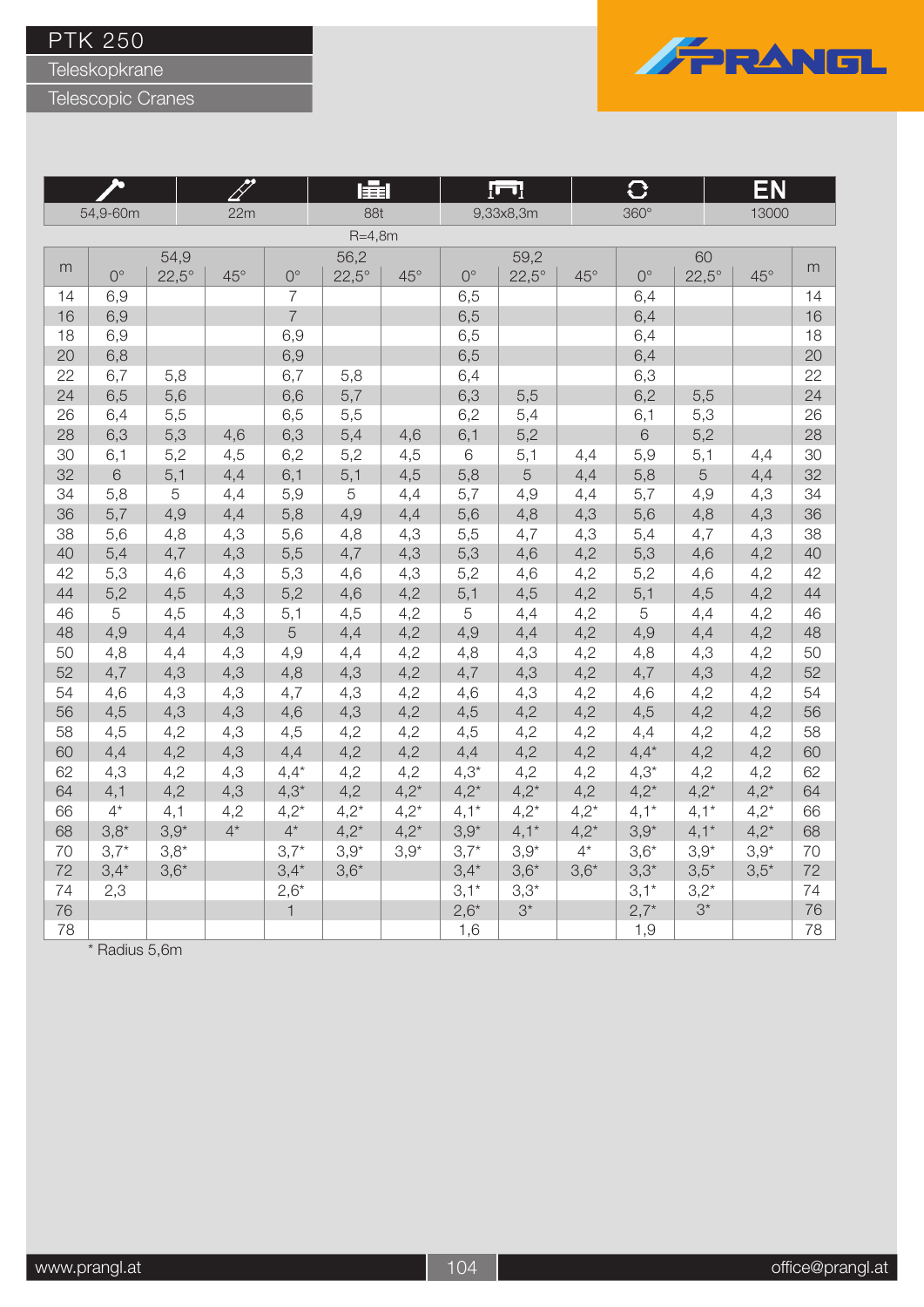# FRANGL

#### PTK 250

**Teleskopkrane** 

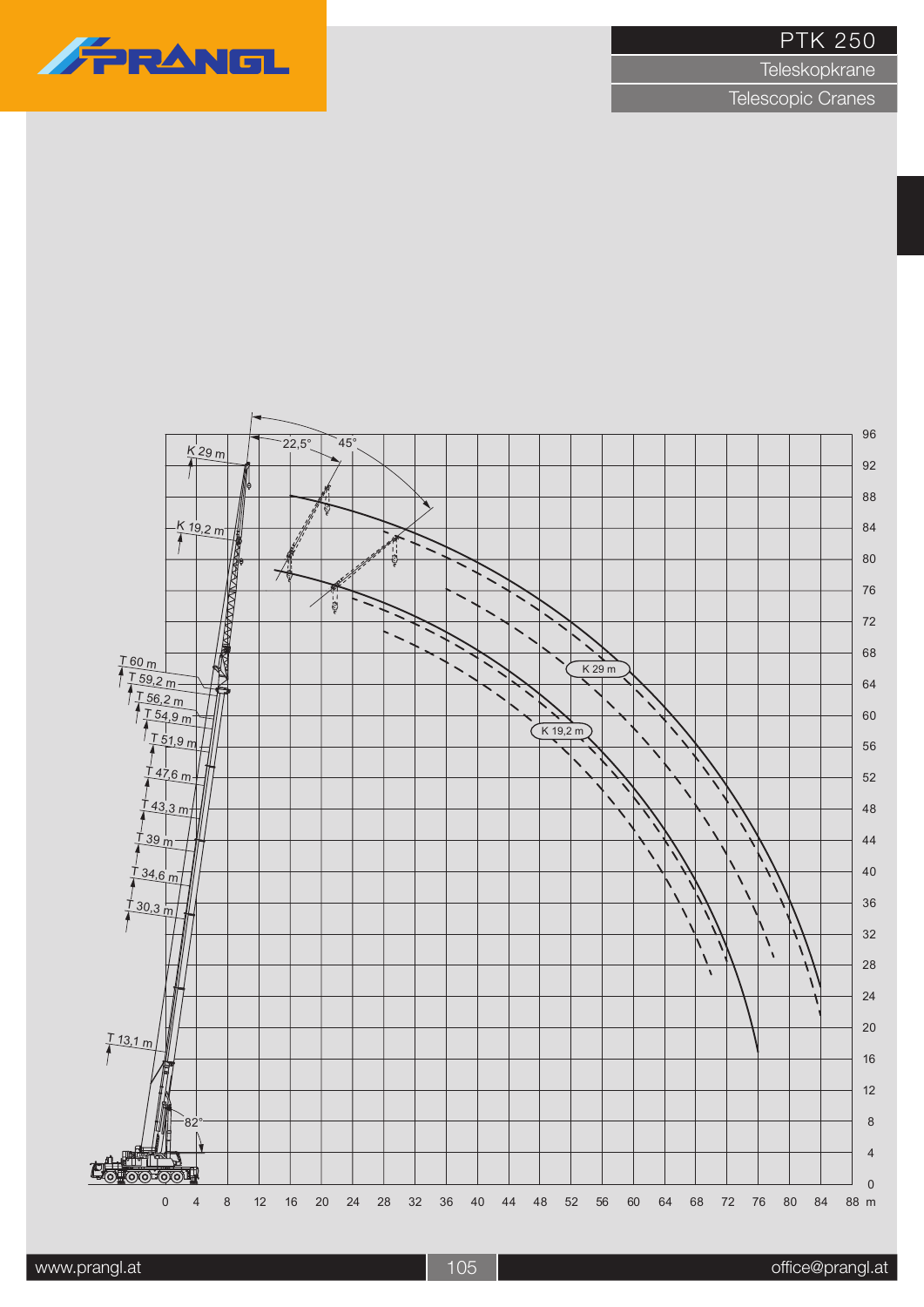Teleskopkrane

Telescopic Cranes

**Inc.** 



<u>e andre de la p</u>

|    |                |              |            |             | 賱            |              |                | <u>¦⊡¦</u>   |            | Ü              |              | ΕN           |    |
|----|----------------|--------------|------------|-------------|--------------|--------------|----------------|--------------|------------|----------------|--------------|--------------|----|
|    | 54,9-60m       |              | 29m        |             | 88t          |              |                | 9,33x8,3m    |            | $360^\circ$    |              | 13000        |    |
|    |                |              |            |             | $R = 4,8m$   |              |                |              |            |                |              |              |    |
|    |                | 54,9         |            |             | 56,2         |              |                | 59,2         |            |                | 60           |              |    |
| m  | $0^{\circ}$    | $22,5^\circ$ | $45^\circ$ | $0^{\circ}$ | $22,5^\circ$ | $45^{\circ}$ | $0^{\circ}$    | $22,5^\circ$ | $45^\circ$ | $0^{\circ}$    | $22,5^\circ$ | $45^{\circ}$ | m  |
| 14 | 5              |              |            | 5,1         |              |              |                |              |            |                |              |              | 14 |
| 16 | 5              |              |            | 5,1         |              |              | 4,7            |              |            | 4,6            |              |              | 16 |
| 18 | 5              |              |            | 5           |              |              | 4,7            |              |            | 4,6            |              |              | 18 |
| 20 | 5              |              |            | 5           |              |              | 4,6            |              |            | 4,6            |              |              | 20 |
| 22 | 5              |              |            | 5           |              |              | 4,6            |              |            | 4,6            |              |              | 22 |
| 24 | 4,9            |              |            | 5           |              |              | 4,6            |              |            | 4,6            |              |              | 24 |
| 26 | 4,8            | 3,9          |            | 4,9         |              |              | 4,6            |              |            | 4,5            |              |              | 26 |
| 28 | 4,7            | 3,8          |            | 4,8         | 3,8          |              | 4,5            | 3,7          |            | 4,5            | 3,7          |              | 28 |
| 30 | 4,6            | 3,7          |            | 4,6         | 3,7          |              | 4,4            | 3,6          |            | 4,4            | 3,6          |              | 30 |
| 32 | 4,4            | 3,5          |            | 4,5         | 3,6          |              | 4,3            | 3,5          |            | 4,2            | 3,5          |              | 32 |
| 34 | 4,3            | 3,4          | 2,9        | 4,3         | 3,5          | 2,9          | 4,2            | 3,4          |            | 4,1            | 3,4          |              | 34 |
| 36 | 4,1            | 3,4          | 2,8        | 4,2         | 3,4          | 2,9          | $\overline{4}$ | 3,3          | 2,8        | $\overline{4}$ | 3,3          | 2,8          | 36 |
| 38 | $\overline{4}$ | 3,3          | 2,8        | 4,1         | 3,3          | 2,8          | 3,9            | 3,2          | 2,8        | 3,9            | 3,2          | 2,8          | 38 |
| 40 | 3,9            | 3,2          | 2,8        | 3,9         | 3,2          | 2,8          | 3,8            | 3,2          | 2,7        | 3,8            | 3,1          | 2,7          | 40 |
| 42 | 3,8            | 3,1          | 2,7        | 3,8         | 3,1          | 2,7          | 3,7            | 3,1          | 2,7        | 3,7            | 3,1          | 2,7          | 42 |
| 44 | 3,6            | 3,1          | 2,7        | 3,7         | 3,1          | 2,7          | 3,6            | $\mathcal S$ | 2,7        | 3,6            | $\mbox{3}$   | 2,7          | 44 |
| 46 | 3,5            | 3            | 2,7        | 3,6         | $\mbox{3}$   | 2,7          | 3,5            | 3            | 2,7        | 3,5            | 3            | 2,6          | 46 |
| 48 | 3,4            | 2,9          | 2,7        | 3,5         | 2,9          | 2,7          | 3,4            | 2,9          | 2,6        | 3,4            | 2,9          | 2,6          | 48 |
| 50 | 3,3            | 2,9          | 2,6        | 3,4         | 2,9          | 2,6          | 3,3            | 2,9          | 2,6        | 3,3            | 2,9          | 2,6          | 50 |
| 52 | 3,3            | 2,8          | 2,6        | 3,3         | 2,8          | 2,6          | 3,2            | 2,8          | 2,6        | 3,2            | 2,8          | 2,6          | 52 |
| 54 | 3,2            | 2,8          | 2,6        | 3,2         | 2,8          | 2,6          | 3,2            | 2,8          | 2,6        | 3,2            | 2,8          | 2,6          | 54 |
| 56 | 3,1            | 2,7          | 2,6        | 3,1         | 2,8          | 2,6          | 3,1            | 2,7          | 2,6        | 3,1            | 2,7          | 2,6          | 56 |
| 58 | $\mathfrak 3$  | 2,7          | 2,6        | 3           | 2,7          | 2,6          | $\mbox{3}$     | 2,7          | 2,6        | 3              | 2,7          | 2,6          | 58 |
| 60 | 3              | 2,7          | 2,6        | 3           | 2,7          | 2,6          | 3              | 2,7          | 2,6        | 3              | 2,7          | 2,6          | 60 |
| 62 | 2,9            | 2,7          | 2,6        | 2,9         | 2,7          | 2,6          | 2,9            | 2,6          | 2,6        | 2,9            | 2,6          | 2,6          | 62 |
| 64 | 2,8            | 2,6          | 2,6        | 2,9         | 2,6          | 2,6          | 2,8            | 2,6          | 2,6        | 2,8            | 2,6          | 2,6          | 64 |
| 66 | 2,8            | 2,6          | 2,6        | 2,8         | 2,6          | 2,6          | 2,8            | 2,6          | 2,6        | 2,8            | 2,6          | 2,6          | 66 |
| 68 | 2,7            | 2,6          | 2,6        | 2,7         | 2,6          | 2,6          | 2,7            | 2,6          | 2,6        | 2,7            | 2,6          | 2,6          | 68 |
| 70 | 2,7            | 2,6          | 2,6        | 2,7         | 2,6          | 2,6          | 2,7            | 2,6          | 2,6        | 2,7            | 2,6          | 2,6          | 70 |
| 72 | 2,6            | 2,6          | 2,6        | 2,6         | 2,6          | 2,6          | 2,6            | 2,6          | 2,6        | 2,6            | 2,6          | 2,6          | 72 |
| 74 | 2,5            | 2,6          | 2,6        | $2,6*$      | 2,6          | 2,6          | $2,6*$         | 2,6          | 2,6        | $2,6*$         | 2,6          | 2,6          | 74 |
| 76 | 2,5            | 2,6          | 2,6        | $2,5*$      | 2,6          | $2,6*$       | $2,6*$         | 2,6          | 2,6        | $2,6*$         | $2,6*$       | 2,6          | 76 |
| 78 | 2,5            | 2,6          |            | $2,5*$      | $2,6*$       |              | $2,5*$         | $2,6*$       | $2,6*$     | $2,5*$         | $2,6*$       | $2,6*$       | 78 |
| 80 | 2,2            |              |            | $2,2^*$     | $2,6*$       |              | $2,5*$         | $2,6*$       | $2,6*$     | $2,4*$         | $2,6*$       |              | 80 |
| 82 |                |              |            | 1,2         |              |              | $2,2^*$        | $2,5*$       |            | $2,2^{*}$      | $2,4*$       |              | 82 |
| 84 |                |              |            |             |              |              | $1,4*$         |              |            | $1,6*$         | $2,2^*$      |              | 84 |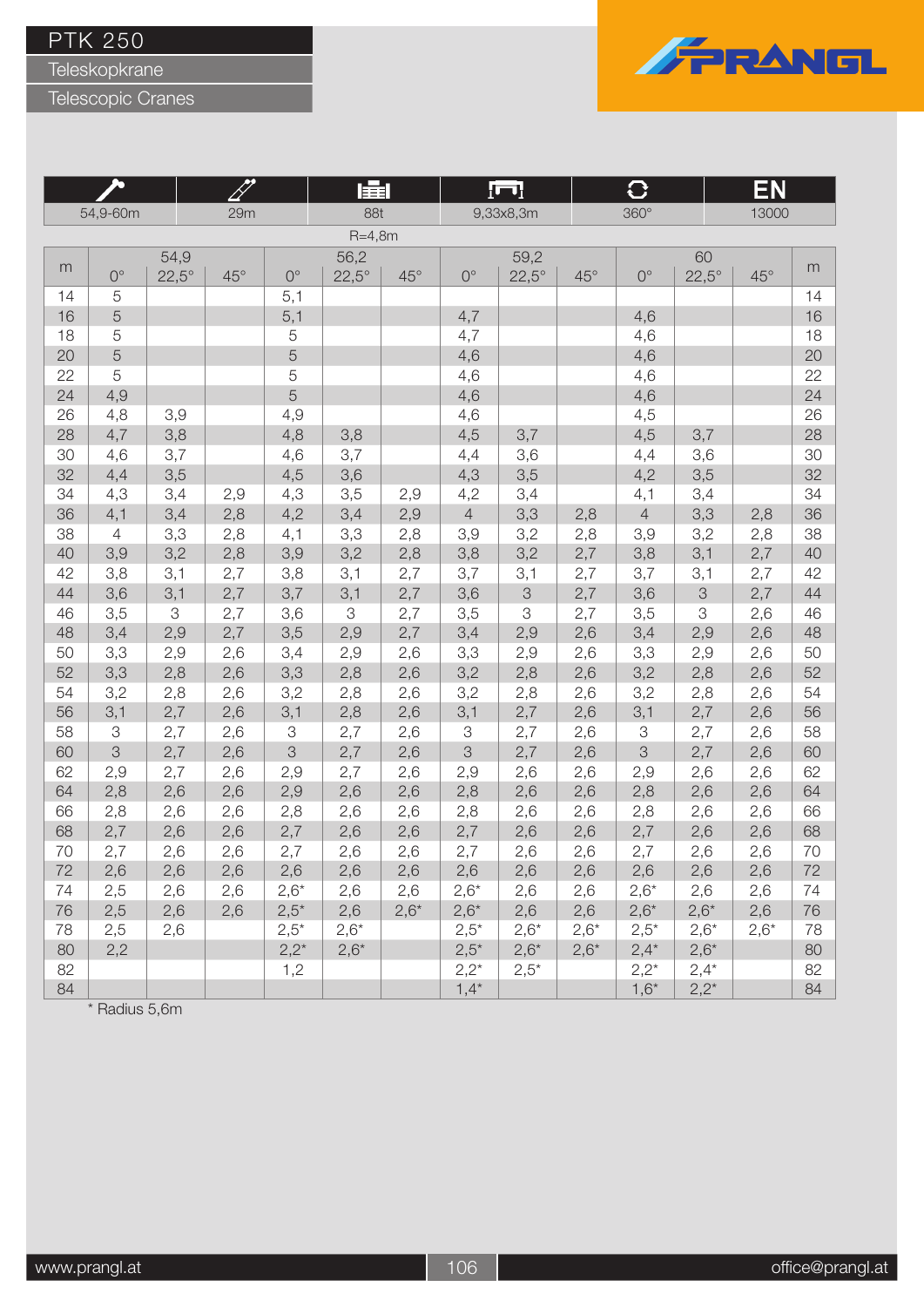**Teleskopkrane**